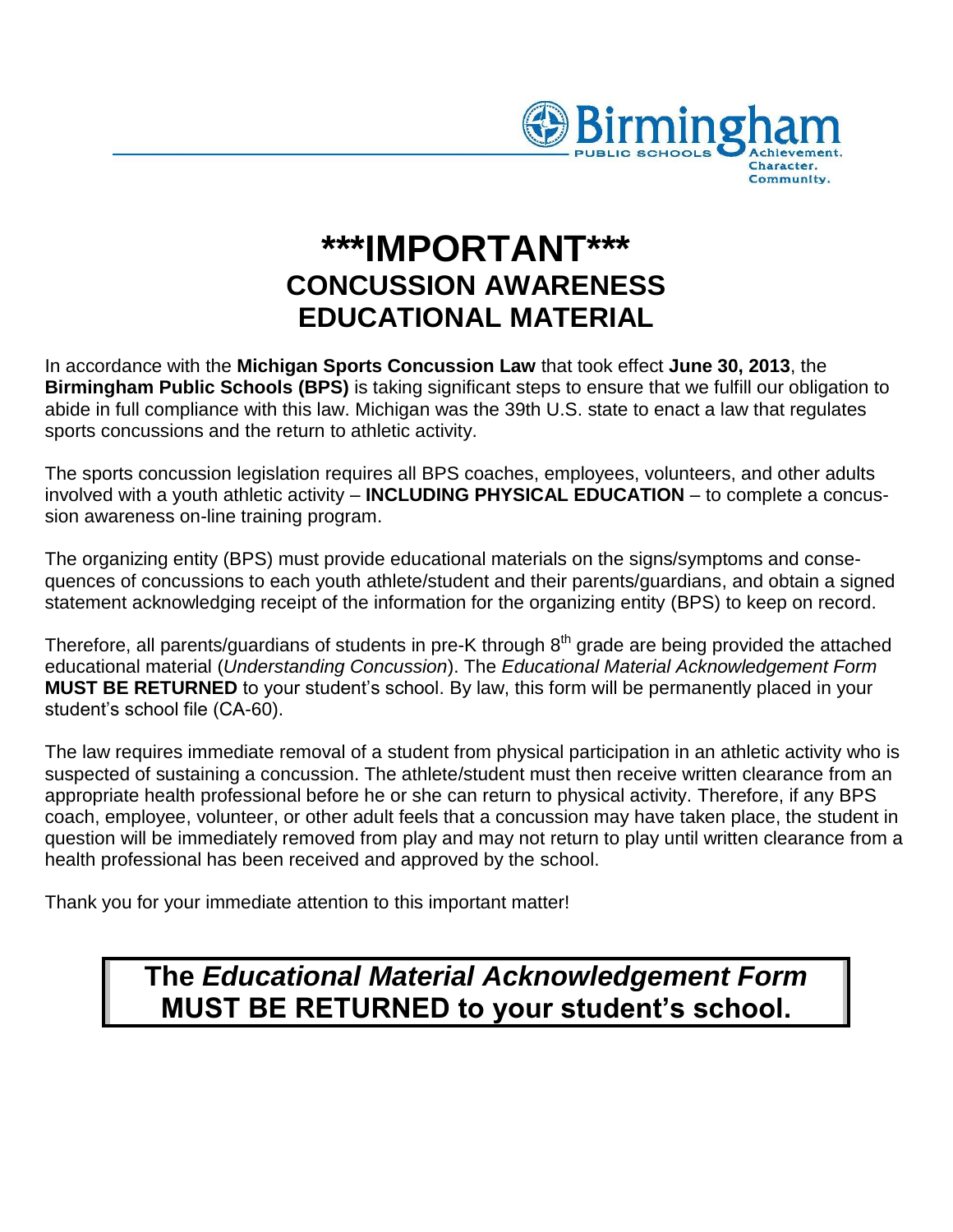**UNDERSTANDING CONCUSSION** 

#### **Some Common Symptoms**

| Headache                    | Bala |
|-----------------------------|------|
| <b>Pressure in the Head</b> | D    |
| Nausea/Vomiting             | Е    |
| <b>Dizziness</b>            | Ser  |

**Balance Problems Ouble Vision Blurry Vision Sensitive to Light** 

**Sensitive to Noise Sluggishness Haziness Fogginess Grogginess** 

**Poor Concentration Memory Problems Confusion "Feeling Down"**

**Not "Feeling Right" Feeling Irritable Slow Reaction Time Sleep Problems** 

#### **WHAT IS A CONCUSSION?**

**A concussion is a type of traumatic brain injury** that changes the way the brain normally works. A concussion is caused by a fall, bump, blow, or jolt to the head or body that causes the head and brain to move quickly back and forth. A concussion can be caused by a shaking, spinning or a sudden stopping and starting of the head. Even a "ding," "getting your bell rung," or what seems to be a mild bump or blow to the head can be serious. A concussion can happen even if you haven't been knocked out.

You can't see a concussion. Signs and symptoms of concussions can show up right after the injury or may not appear or be noticed until days or weeks after the injury. If the student reports any symptoms of a concussion, or if you notice symptoms yourself, seek medical attention right away. A student who may have had a concussion should not return to play on the day of the injury and until a health care professional says they are okay to return to play.

#### **IF YOU SUSPECT A CONCUSSION:**

- **1. SEEK MEDICAL ATTENTION RIGHT AWAY –** A health care professional will be able to decide how serious the concussion is and when it is safe for the student to return to regular activities, including sports. Don't hide it, report it. Ignoring symptoms and trying to "tough it out" often makes it worse.
- **2. KEEP YOUR STUDENT OUT OF PLAY –** Concussions take time to heal. Don't let the student return to play the day of injury and until a heath care professional says it's okay. A student who returns to play too soon, while the brain is still healing, risks a greater chance of having a second concussion. Young children and teens are more likely to get a concussion and take longer to recover than adults. Repeat or second concussions increase the time it takes to recover and can be very serious. They can cause permanent brain damage, affecting the student for a lifetime. They can be fatal. It is better to miss one game than the whole season.
- **3. TELL THE SCHOOL ABOUT ANY PREVIOUS CONCUSSION –** Schools should know if a student had a previous concussion. A student's school may not know about a concussion received in another sport or activity unless you notify them.
	- Appears dazed or stunned
	- Is confused about assignment or position
	- Forgets an instruction
- **SIGNS OBSERVED BY PARENTS:** Can't recall events prior to or after a hit or fall
- Is unsure of game, score, or opponent
- Moves clumsily

#### **CONCUSSION DANGER SIGNS:**

 Answers questions slowly Loses consciousness (even briefly)

 Shows mood, behavior, or personality changes

In rare cases, a dangerous blood clot may form on the brain in a person with a concussion and crowd the brain against the skull. A student should receive immediate medical attention if after a bump, blow, or jolt to the head or body s/he exhibits any of the following danger signs:

- One pupil larger than the other
- Is drowsy or cannot be awakened
- A headache that gets worse
- Weakness, numbness, or decreased coordination
- Repeated vomiting or nausea
- Slurred speech
- Convulsions or seizures
- Cannot recognize people/places
- Becomes increasingly confused, restless or agitated
- Has unusual behavior
- Loses consciousness (even a brief loss of consciousness should be taken seriously.)

#### **HOW TO RESPOND TO A REPORT OF A CONCUSSION:**

If a student reports one or more symptoms of a concussion after a bump, blow, or jolt to the head or body, s/he should be kept out of athletic play the day of the injury. The student should only return to play with permission from a health care professional experienced in evaluating for concussion. During recovery, rest is key. Exercising or activities that involve a lot of concentration (such as studying, working on the computer, or playing video games) may cause concussion symptoms to reappear or get worse. Students who return to school after a concussion may need to spend fewer hours at school, take rests breaks, be given extra help and time, spend less time reading, writing or on a computer. After a concussion, returning to sports and school is a gradual process that should be monitored by a health care professional.

Remember: Concussion affects people differently. While most students with a concussion recover quickly and fully, some will have symptoms that last for days, or even weeks. A more serious concussion can last for months or longer.

To learn more, go to [www.cdc.gov/concussion.](http://www.cdc.gov/concussion)

#### **Parents Must Sign and Return the Educational Material Acknowledgement Form**